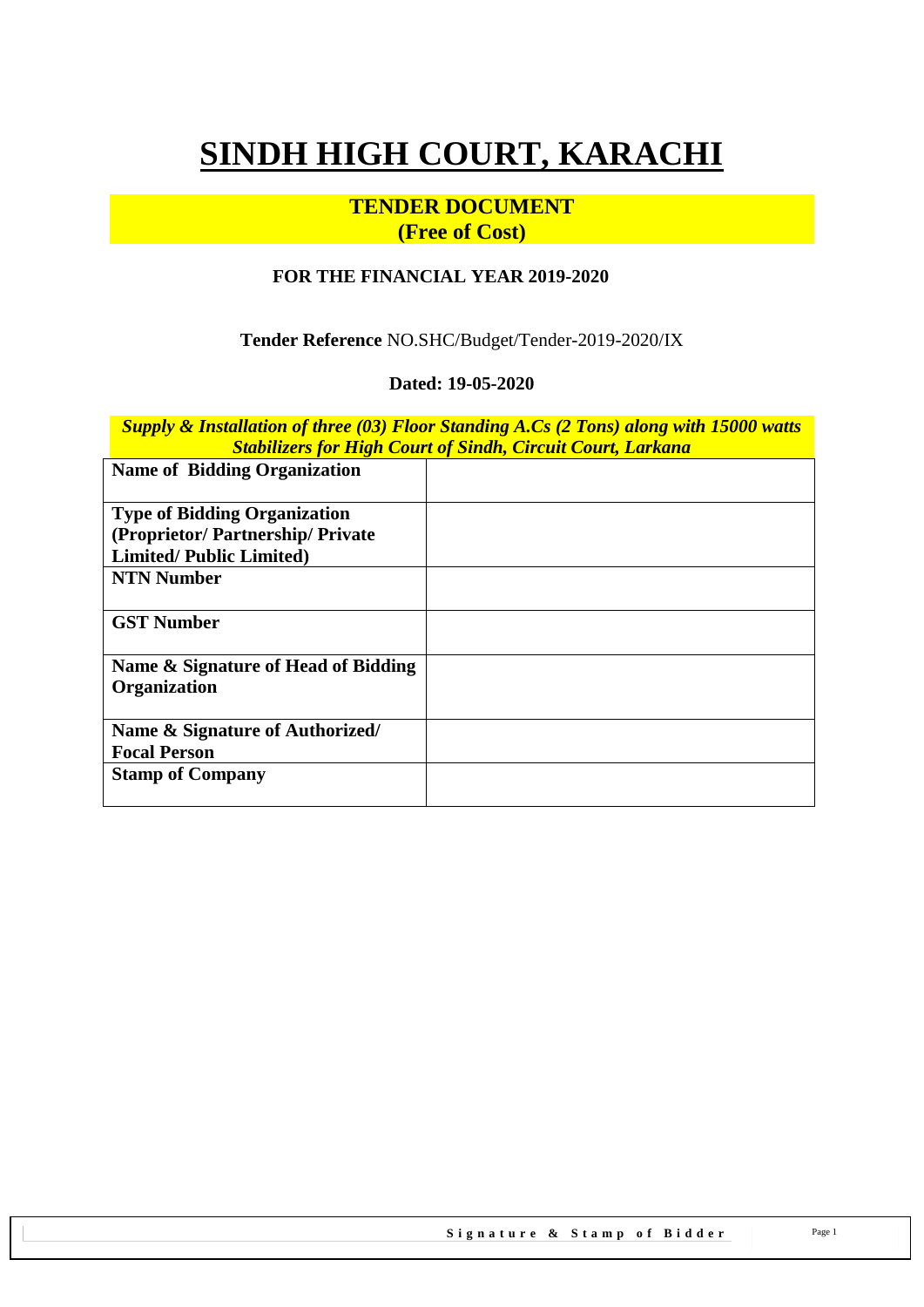# **Contents**

<span id="page-1-0"></span>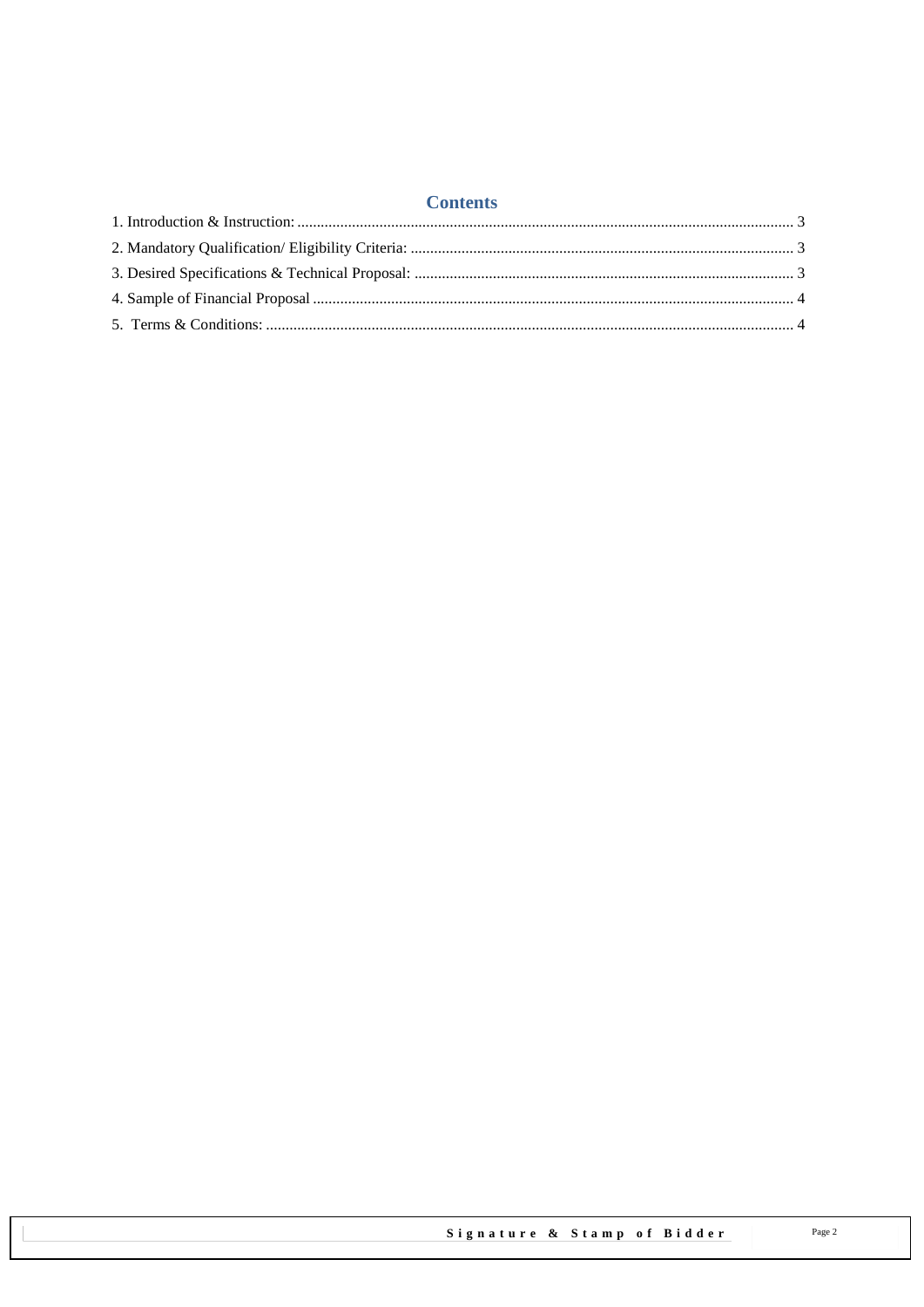# **1. Introduction & Instruction:**

Dear Tenderer:

The **SINDH HIGH COURT (SHC)** is the highest judicial institution of the province of [Sindh.](https://en.wikipedia.org/wiki/Sindh) We are interested in *Supply & Installation of three (03) Floor Standing A.Cs (2 Tons) along with 15000 watts Stabilizers for High Court of Sindh, Circuit Court, Larkana*, as mentioned in tender document, from your esteemed firm / agency in transparent manner. SHC reserves the right to increase/ decrease the quantities as per requirement in the light of availability of funds, as per rules.

| <b>Description</b>                                                                                                 | Date & time               |  |         | of $\vert$ Date & time of Opening |  |
|--------------------------------------------------------------------------------------------------------------------|---------------------------|--|---------|-----------------------------------|--|
|                                                                                                                    | <b>Submission of Bids</b> |  | of Bids |                                   |  |
| <b>Supply &amp; Installation of three On or before <math>5^{th}</math> June, On <math>5^{th}</math> June, 2020</b> |                           |  |         |                                   |  |
| $(03)$ Floor Standing A.Cs $(2 \mid 2020 \text{ at } 10:30 \text{ a.m.})$                                          |                           |  |         | at $11:00$ a.m.                   |  |
| Tons) along with 15000 watts                                                                                       |                           |  |         |                                   |  |
| Stabilizers for High Court of                                                                                      |                           |  |         |                                   |  |
| <b>Sindh, Circuit Court, Larkana</b>                                                                               |                           |  |         |                                   |  |

#### <span id="page-2-0"></span>**2. Mandatory Qualification/ Eligibility Criteria:**

| S.No. | <b>Eligibility Criteria</b>                                                            |
|-------|----------------------------------------------------------------------------------------|
|       | Complete filled, signed & stamped <b>Tender Document</b>                               |
|       | <b>Relevant Tax Registration Certificates</b>                                          |
| 3     | Copies of <b>at least THREE (03) Purchase Orders</b> of similar nature during the last |
|       | three years.                                                                           |
|       | <b>Undertaking</b> on judicial stamp paper that firm has never been blacklisted by any |
|       | government semi government, autonomous and stated owned organization.                  |
|       | <b>Bank Maintenance Certificate</b>                                                    |

### <span id="page-2-1"></span>**3. Desired Specifications & Technical Proposal:**

| Desired Specifications of Floor Standing<br>A.C            |                                                                                                                                                       | Specifications of Product offered<br><b>Bidder</b> |  | by |
|------------------------------------------------------------|-------------------------------------------------------------------------------------------------------------------------------------------------------|----------------------------------------------------|--|----|
| <b>Brand</b>                                               | Mitsubishi, Gree, or<br>equivalent standard                                                                                                           |                                                    |  |    |
| $-$ in $ $<br><b>Cooling</b><br><b>Power</b><br><b>Ton</b> | $2.0$ Ton                                                                                                                                             |                                                    |  |    |
| <b>BTU Capacity</b>                                        | 24000 BTU                                                                                                                                             |                                                    |  |    |
| <b>Country of Origin</b>                                   | UK/USA/JAPAN or<br>equivalent standard                                                                                                                |                                                    |  |    |
| <b>Date of Launch</b>                                      | Discontinued<br>products or products<br>whose production has<br>been announced to be.<br>discontinued<br>by<br>manufacturer will not<br>be considered |                                                    |  |    |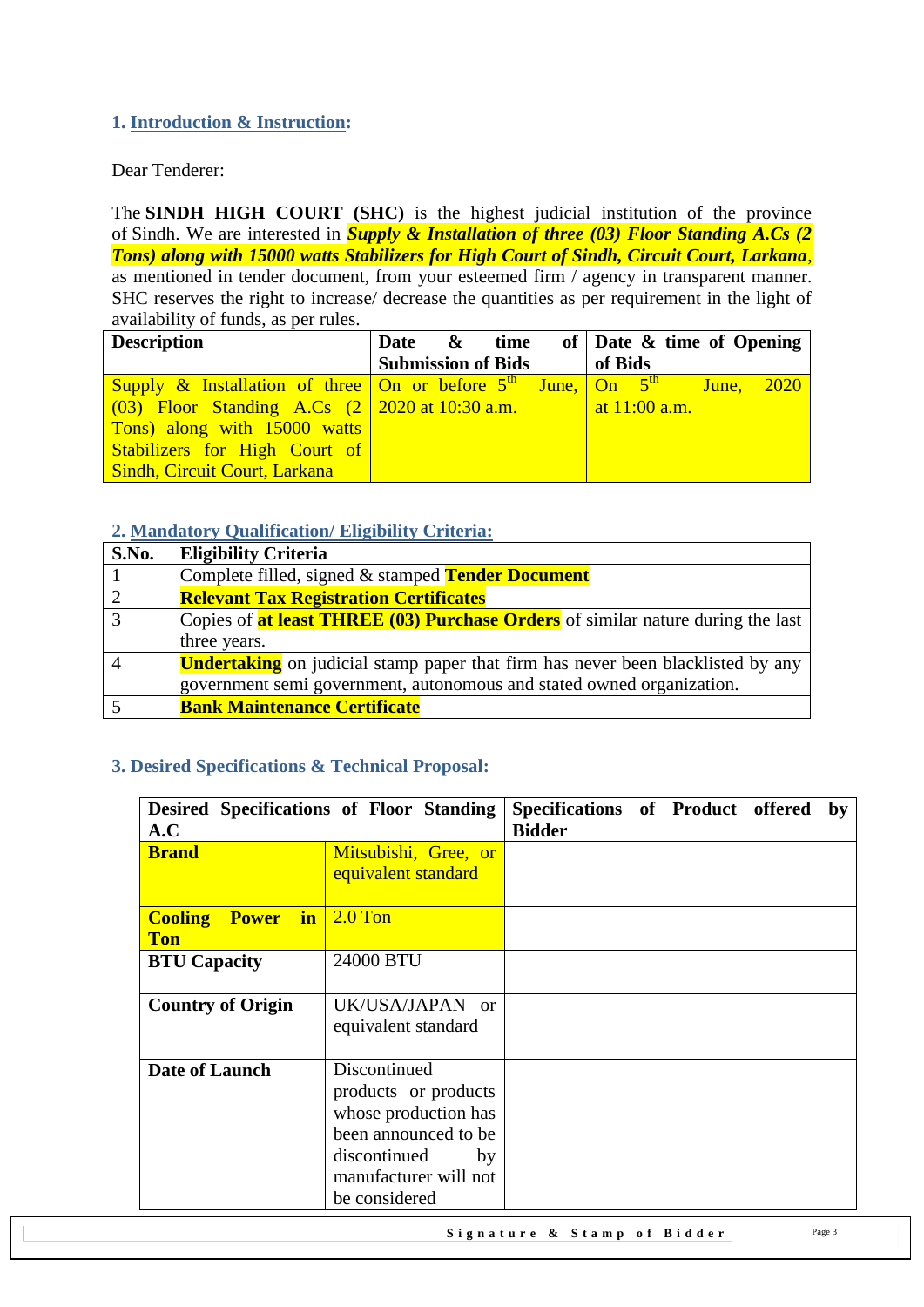| Warranty                   | 3 Years Compressor,        |  |
|----------------------------|----------------------------|--|
|                            | Years Parts &              |  |
|                            | Service                    |  |
| <b>Installation</b>        | will<br>& Product<br>be    |  |
| <b>Transportation</b>      | installed at Circuit       |  |
|                            | Court, Larkana             |  |
| <b>Stabilizer</b><br>15000 | Universal<br><sub>or</sub> |  |
| watts                      | equivalent<br>standard     |  |
|                            | with standard official     |  |
|                            | warranty                   |  |

# <span id="page-3-0"></span>**4. Sample of Financial Proposal**

| S.No | <b>Make</b><br>&<br><b>Machine</b> | Model | of   Unit Price without GST   Unit Price without<br>Rs. (in figures) | <b>GST Rs.</b> (in words) |
|------|------------------------------------|-------|----------------------------------------------------------------------|---------------------------|
|      |                                    |       |                                                                      |                           |

- Price should be in Pakistani Rupees.
- No Price Adjustment can be considered due to fluctuation in dollar.
- No extra charges shall be paid for installation & transportation.
- Ouantity may be increased or decreased as per rules and keeping in view the availability of budget.
- Rates must be quoted without GST. GST shall be applicable as per rules.
- All Government taxes shall be applicable as per rules.
- Taxes shall be deducted by the Office of A.G Sindh and its decision shall be final.
- Bidder should be active vendor I.D at the time of submission of bill.
- Bidder shall be bound to submit all required documents along with bill.

| <b>Name</b>        |  |
|--------------------|--|
| <b>Designation</b> |  |
| <b>Cell Number</b> |  |
| Signature & stamp  |  |

### <span id="page-3-1"></span>**5. Terms & Conditions:**

- 1. **Bidding Method**: **Single Stage-One Envelope** method will be adopted for bidding process as per SPPRA Rules. Bidders are required to submit separate technical & financial proposal.
- 2. **Qualification/ Eligibility:** Bidders are bound to submit copies of all documents as mentioned in Eligibility Criteria Section, in order to establish their eligibility to participate in bid.
- 3. **Responsive Bids**: A substantially responsive Bid is one that conforms to all the terms, conditions, and specifications of the Bidding Documents without material deviation, reservation, or omission. Non-responsive Bids shall not be considered. Bidders are advised in their own interest to prepare their bids as per format, requirements, terms & conditions, mentioned in bid documents. Bidders are also advised to submit soft and hard copies of all required documents along with their bids.